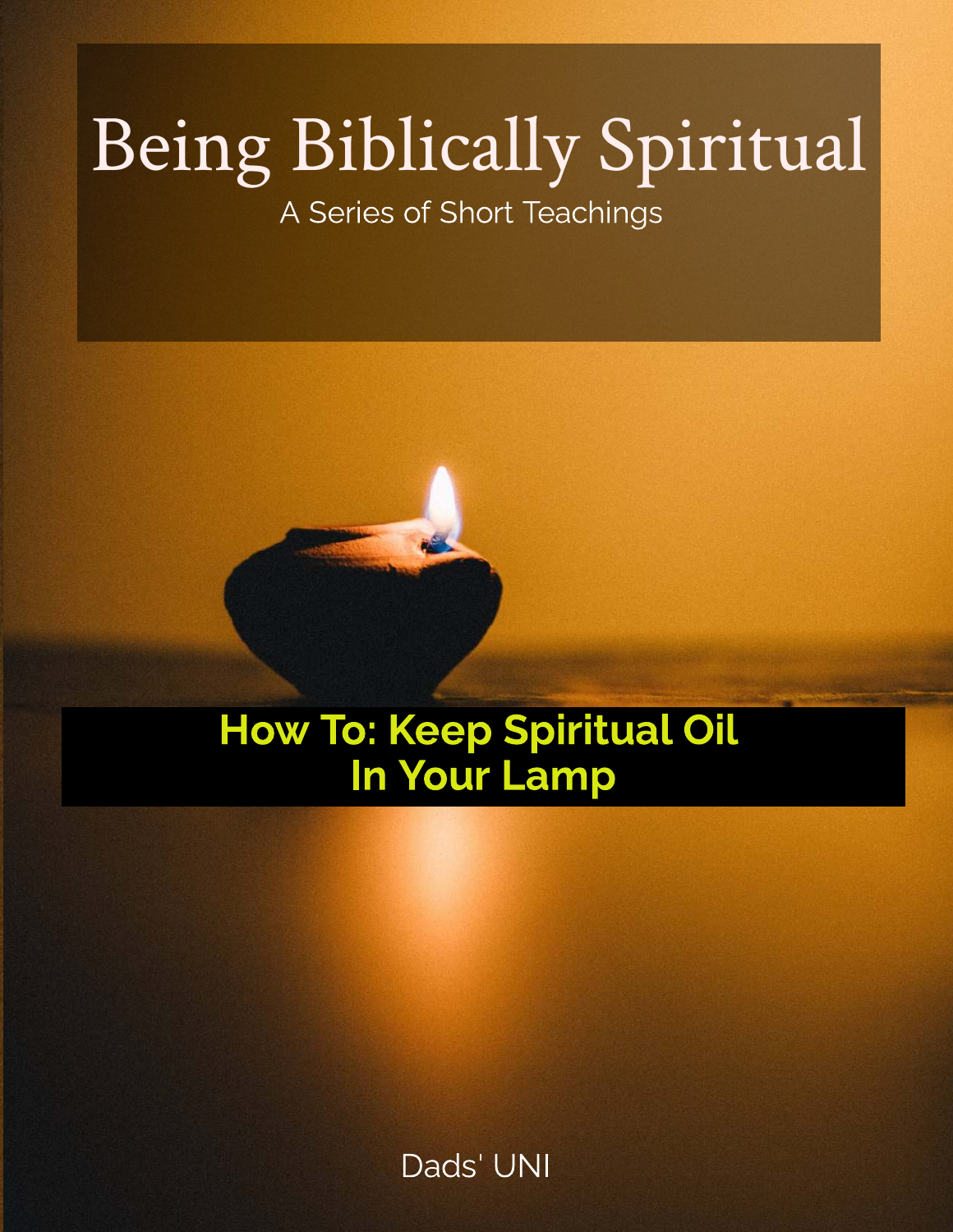## Table Of Contents

| <b>Introduction</b>                                       | 3              |
|-----------------------------------------------------------|----------------|
| <b>Scripture Reference</b>                                | 3              |
| <b>Biblical Foundations to Help Us Understand</b>         | 4              |
| <b>All Virgins</b>                                        | 5              |
| <b>Bridegroom Delayed</b>                                 | 6              |
| <b>They All Slept</b>                                     | $\overline{7}$ |
| The Wise and the Foolish                                  | 8              |
| The Midnight Cry                                          | $\overline{9}$ |
| <b>Lamps Going Out</b>                                    | 10             |
| Oil Can't be Shared                                       | 11             |
| Wise virgins met the Bridegroom and went into the Wedding | 12             |
| The Door was Shut                                         | 13             |
| Lord Open To us!                                          | 14             |
| Bridegroom: I Do Not Know You                             | 15             |
| Watch therefore!                                          | 16             |
| The Ministry Of Dads' UNI                                 | 17             |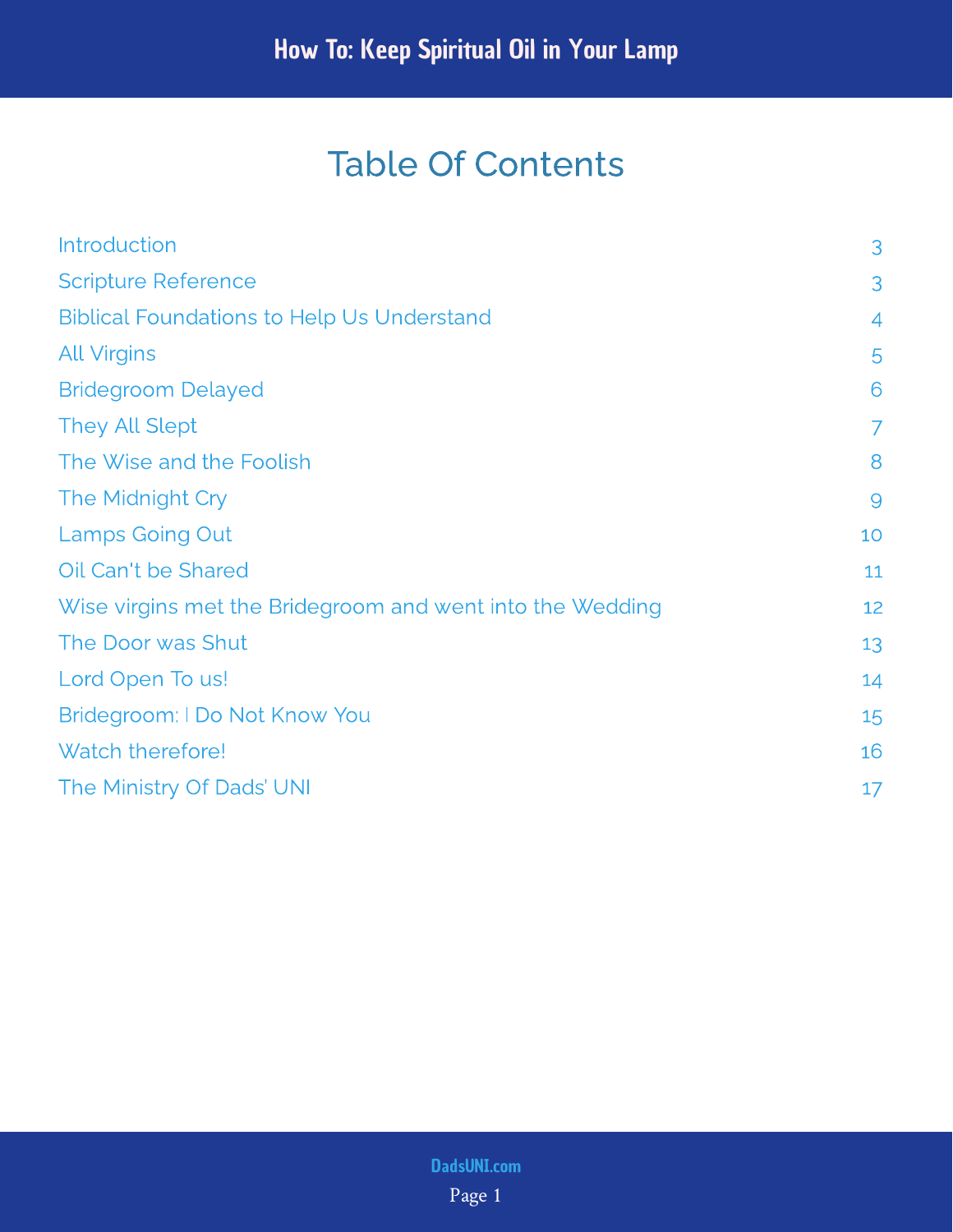#### Being Biblically Spiritual

 Being Biblically Spiritual is a collection of short teachings that focus on the practical application of some of the spiritual truths found within the scriptures of the Bible. In no way should this be considered an exhaustive list, nor should it be considered the only way to spiritually apply these biblical truths. We hope that you find simple spiritual keys that will encourage and inspire your Christian faith and daily spiritual walk with God.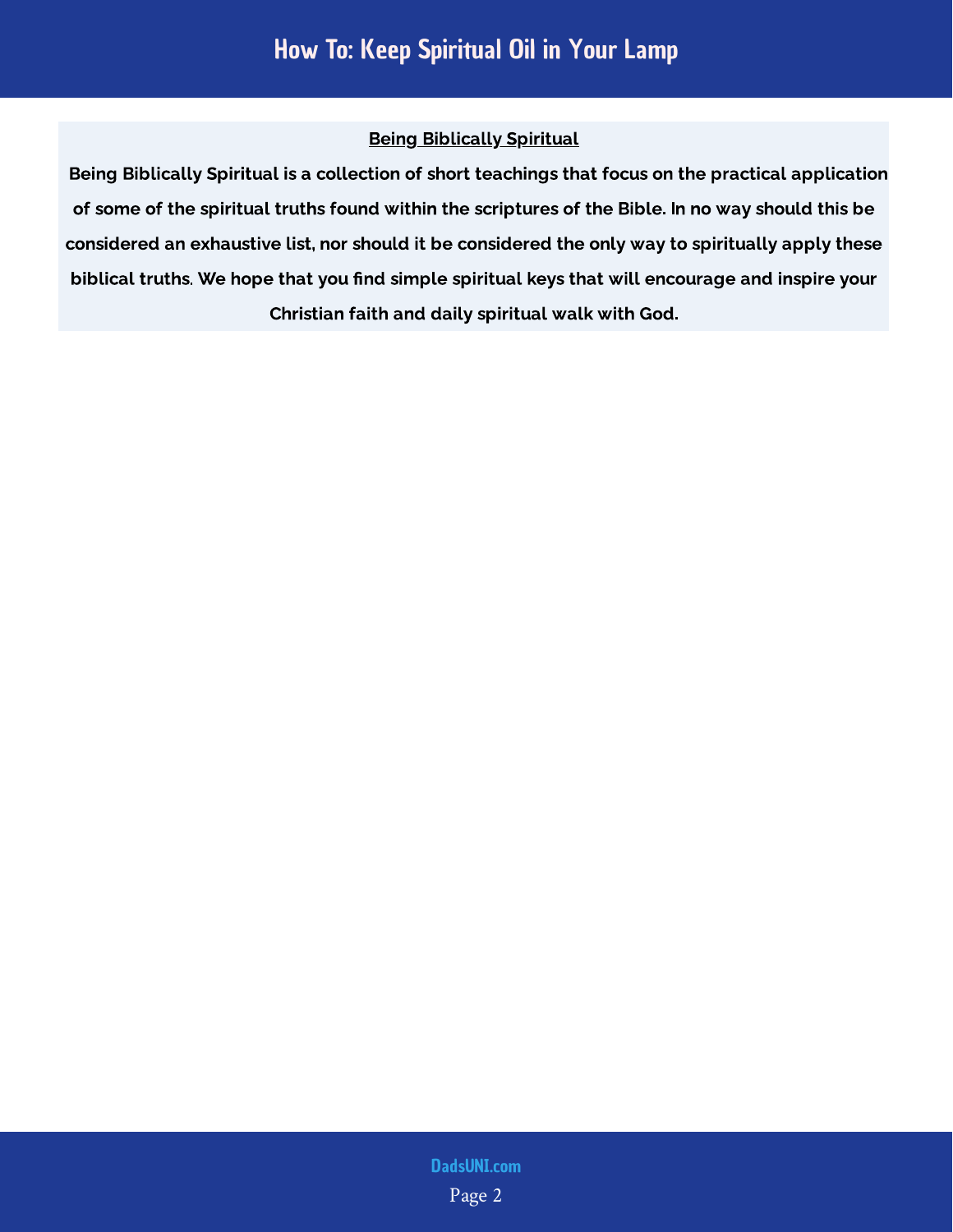#### <span id="page-3-0"></span>Introduction

Recently while in prayer and considering the current state of the world we live in, I felt led to revisit the Parable of the Wise and Foolish Virgins. This particular parable has a l<mark>esson for us</mark> about the importance of maintaining our spiritual passion to follow Christ and a clear warning for those who are still on earth when Jesus returns, lest they should allow their love for Him to grow cold.

#### <span id="page-3-1"></span>Scripture Reference

"The Parable of The Wise and Foolish Virgins"

(Matthew 25:1-13)

"Then the kingdom of heaven shall be likened to ten virgins who took their lamps and went out to meet the bridegroom. Now five of them were wise, and five were foolish.

Those who were foolish took their lamps and took no oil with them, but the wise took oil in their vessels with their lamps. But while the bridegroom was delayed, they all slumbered and slept. "And at **midnight a cry was heard**: 'Behold, the bridegroom is coming; go out to meet him!' Then all those virgins arose and trimmed their lamps. And the foolish said to the wise, ' Give us some of your oil, for our lamps are going out.'

But the wise answered, saying, 'No, lest there should not be enough for us and you; but go rather to those who sell, and buy for yourselves.'

And while they went to buy, the bridegroom came, and **those who were ready went in with him** to the wedding; and the door was shut. "

Afterward the other virgins came also, saying, 'Lord, Lord, open to us!'

But he answered and said, 'Assuredly, I say to you, **I do not know you**.'

"Watch therefore, for you know neither the day nor the hour in which the Son of Man is coming."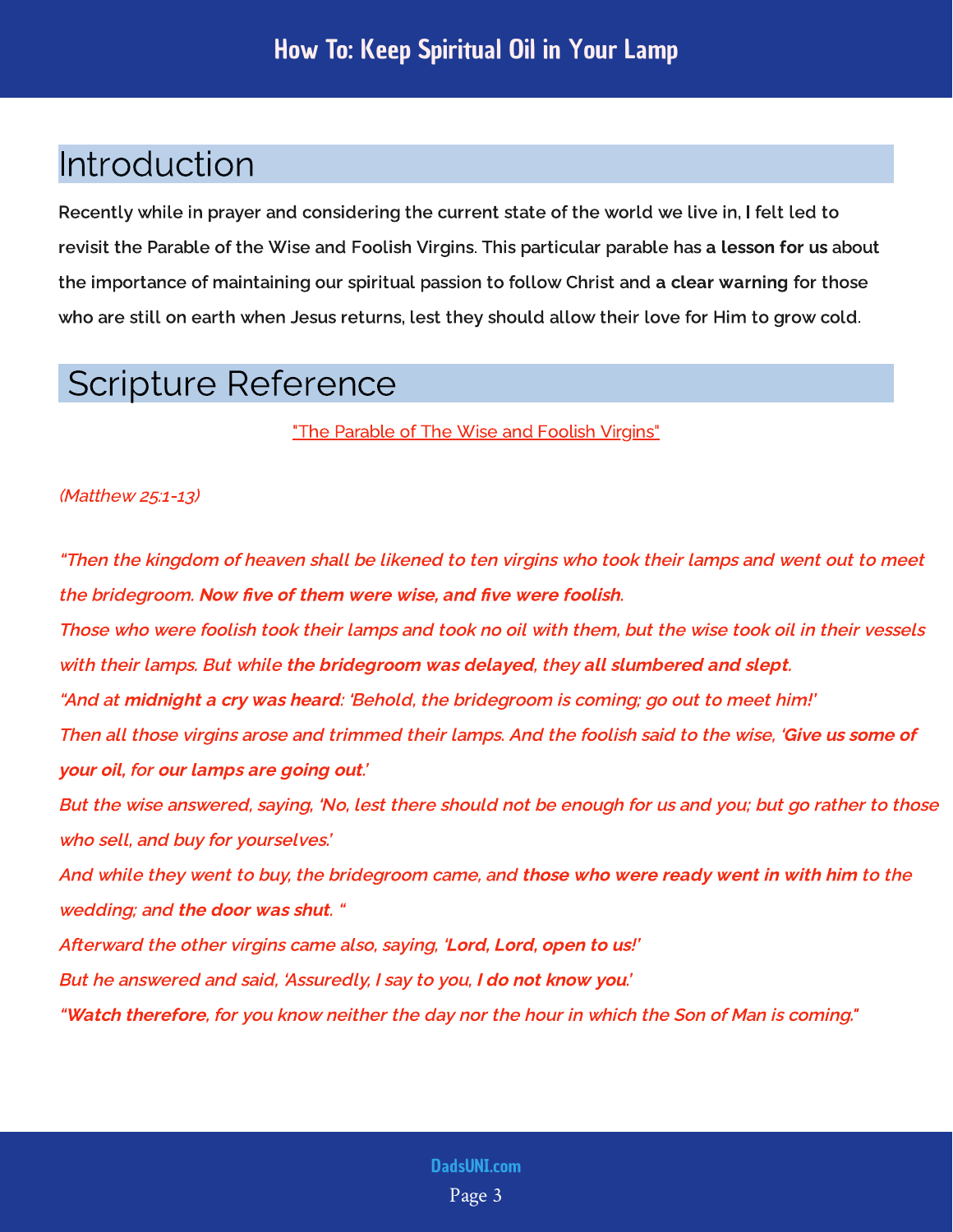#### <span id="page-4-0"></span>Biblical Foundations to Help our Understanding

(Ephesians 5:25-27) Husbands, love your wives, just as Christ also loved the church and gave Himself for her, that He might sanctify and cleanse her with the washing of water by the word, that He might present her to Himself a glorious church, not having spot or wrinkle or any such thing, but that she should be holy and without blemish.

(Ephesians 5:31-32) "For this reason a man shall leave his father and mother and be joined to his wife, and the two shall become one flesh." This is a great mystery, but I speak concerning Christ and the church.

\*It is widely accepted that Jesus Christ is identified in scripture as the Bridegroom, while the Church is seen as His Bride. The spiritual union, when the Body of Christ (Church) and Jesus the Head of the Body are reunited at the marriage supper of the lamb, will be glorious.

(Matthew 22:30) For in the resurrection they neither marry nor are given in marriage, but are like angels of God in heaven

\* Another point it is important to understand is that in Heaven there are no sexual relationships or marriages apart from the spiritual union between Christ and the Church

Because heaven and earth are such completely different places, Jesus often resorted to telling parables to help illustrate a particular aspect or heavenly truth. In this teaching, we will be looking at several different points found within the parable and looking at how they fit in the wider overall understanding of scripture.

Points To Ponder From The Parable are listed below: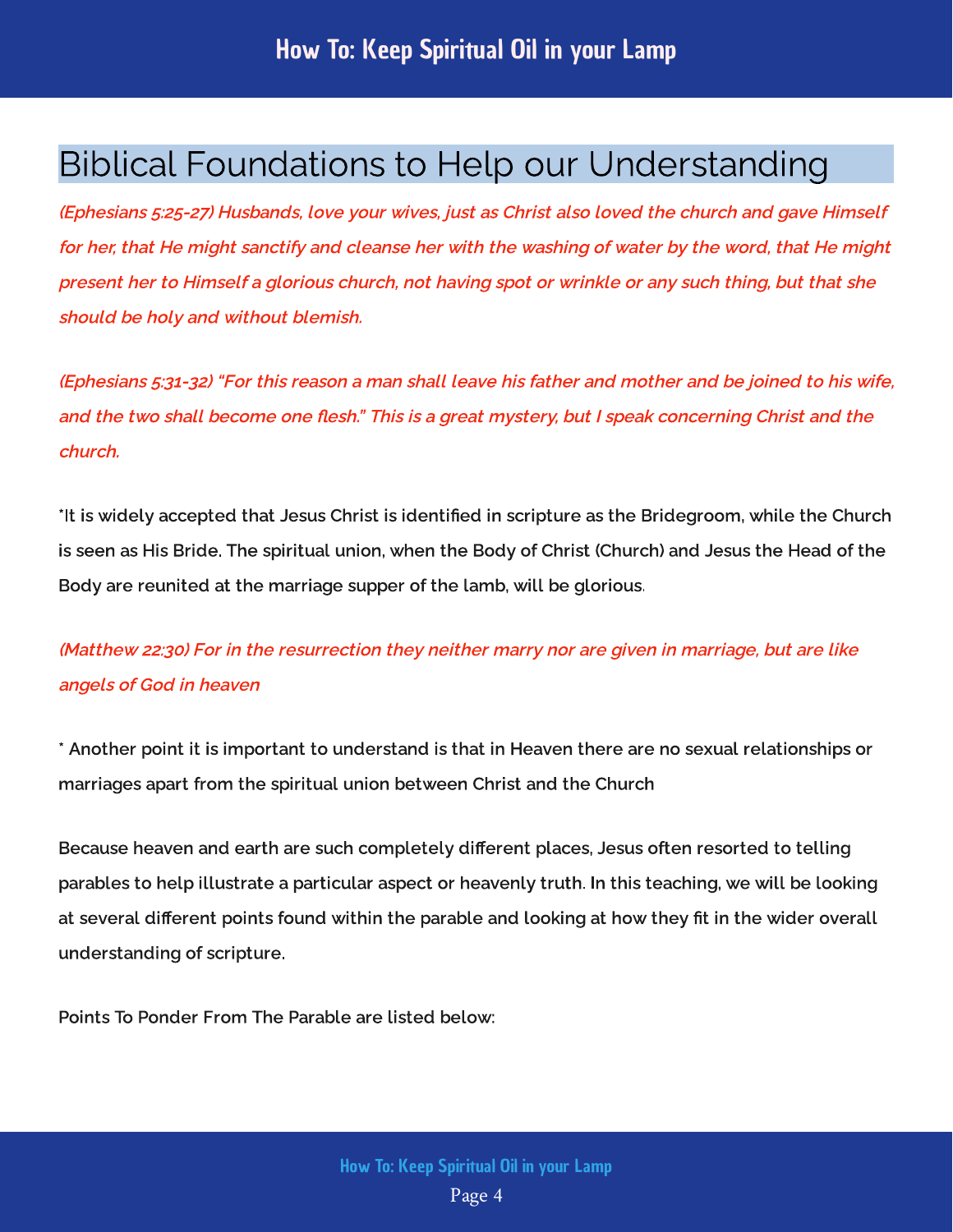#### <span id="page-5-0"></span>All Virgins

"Then the kingdom of heaven shall be likened to ten virgins who took their lamps and went out to meet the bridegroom"

(2 Corinthians 5:17) Therefore, if anyone is in Christ, he is a new creation; old things have passed away; behold, all things have become new

(Isaiah 1:18) "Come now, and let us reason together," Says the Lord, "Though your sins are like scarlet, They shall be as white as snow; Though they are red like crimson, They shall be as wool.

(2 Corinthians 11:2) "For I am jealous for you with godly jealousy. For I have betrothed you to one husband, that I may present you as a chaste virgin to Christ"

All those who receive the gift of salvation through Jesus Christ are cleansed from their sins in the sight of God and have their inner (spiritual) life renewed and transformed through the working of the Holy Spirit. This cleansing and renewal qualify every believer to be considered a pure and holy virgin in the sight of God.

This renewal and transformation are only available to believers in Christ, leaving all unbelievers outside the blessing and covenant of God with the church. However even within the ranks of those considered virgins there was a , were was a military fire and very material very and very material was and considered virgins (believers), there was a difference, five of them were considered wise and five of them were considered foolish.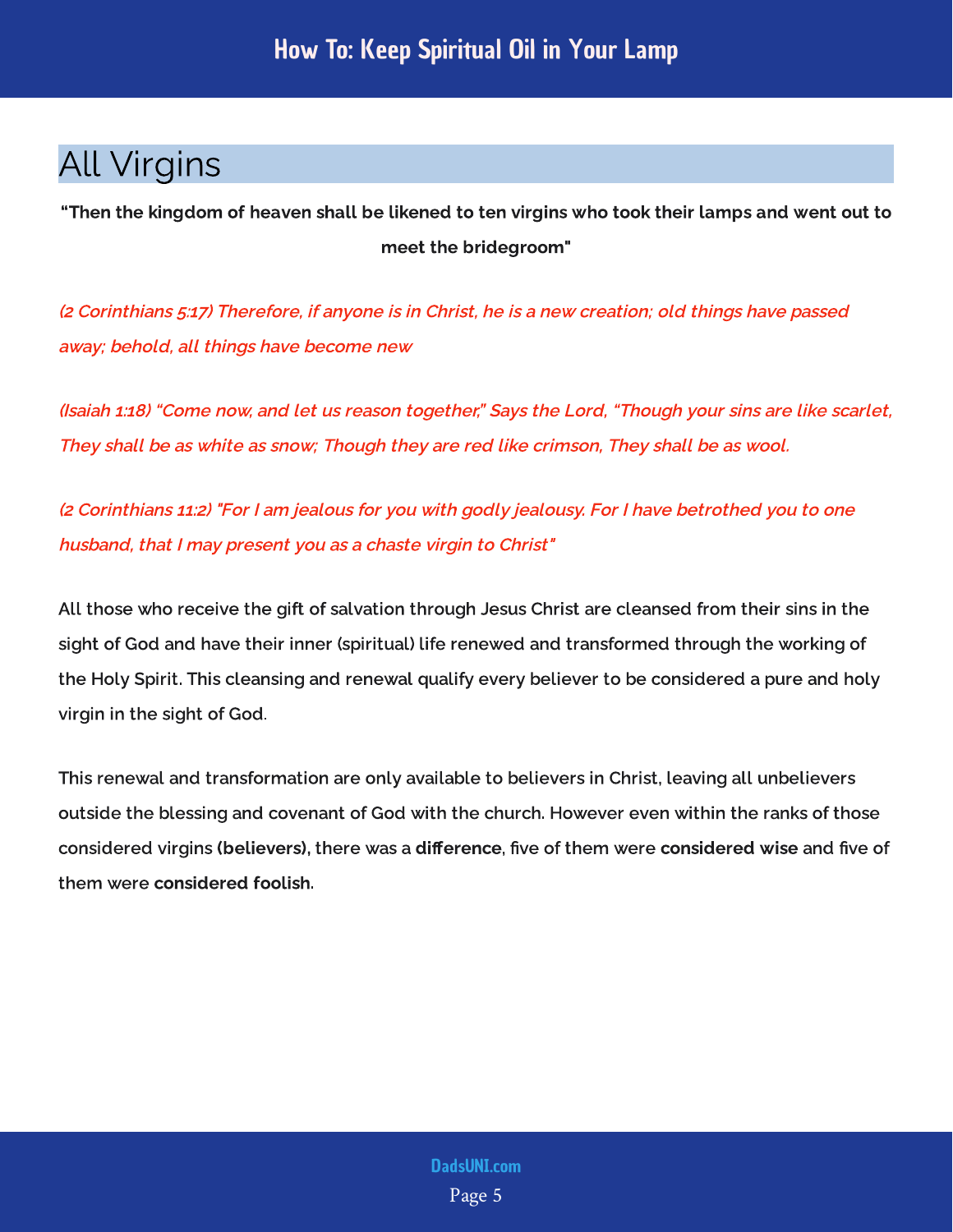#### <span id="page-6-0"></span>Bridegroom Delayed

"But while the bridegroom was delayed,"

(Acts 1:6-7) Therefore, when they had come together, they asked Him, saying, "Lord, will You at this time restore the kingdom to Israel?" And He said to them, "It is not for you to know times or seasons which the Father has put in His own authority

(Ephesians 1:13-14) In Him you also trusted, after you heard the word of truth, the gospel of your salvation; in whom also, having believed, you were sealed with the Holy Spirit of promise, who is the guarantee of our inheritance until the redemption of the purchased possession, to the praise of His glory

(John 14:2) In My Father's house are many mansions; if it were not so, I would have told you. I go to prepare a place for you

It was customary in ancient Jewish culture for the betrothal and the marriage to be separate events, often some time apart. At the betrothal, a bridal dowry was often paid and received between the families as a binding contract, and then the Bridegroom would travel back to his village and begin to build a home for his Bride.

The Bride did not know the exact day when their home would be complete and the Bridegroom return, so she was told to watch and be prepared for the return of her husband. Keeping oil in her lamp and having reserve oil enabled her to respond immediately even if it was night when her beloved returned for her. The church has been waiting for the return of our beloved Saviour and Lord for 2,000 years and many believe that the day of His return is nearly upon us.

(2 Peter 3:8-9) But, beloved, do not forget this one thing, that with the Lord one day is as a thousand years, and a thousand years as one day. The Lord is not slack concerning His promise, as some count slackness, but is longsuffering toward us, not willing that any should perish but that all should come to repentance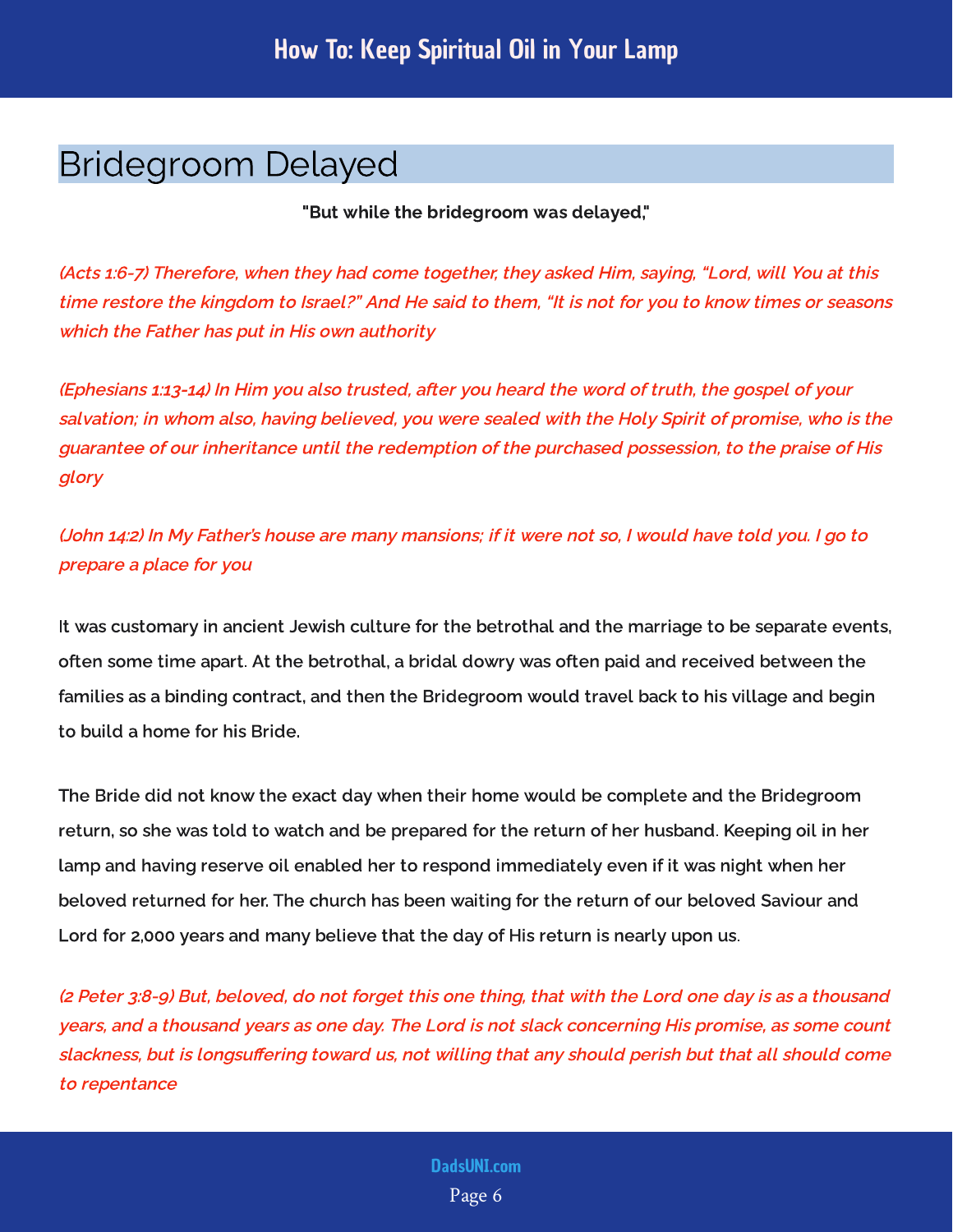#### <span id="page-7-0"></span>They All Slept

"they all slumbered and slept."

(Psalm 127:2) It is vain for you to rise up early, To sit up late, To eat the bread of sorrows; For so He gives His beloved sleep.

(1 Thessalonians 5:6-7) Therefore let us not sleep, as others do, but let us watch and be sober. For those who sleep, sleep at night, and those who get drunk are drunk at night

It should be noted that both the wise and the foolish virgins slept, but the way they slept was completely different. We all need physical sleep to help us maintain our health, but going to sleep knowing that you are ready and prepared for the next day is much different than being careless and just hoping that it will somehow all workout.

> Page 7 [DadsUNI.com](https://www.dadsuni.com/)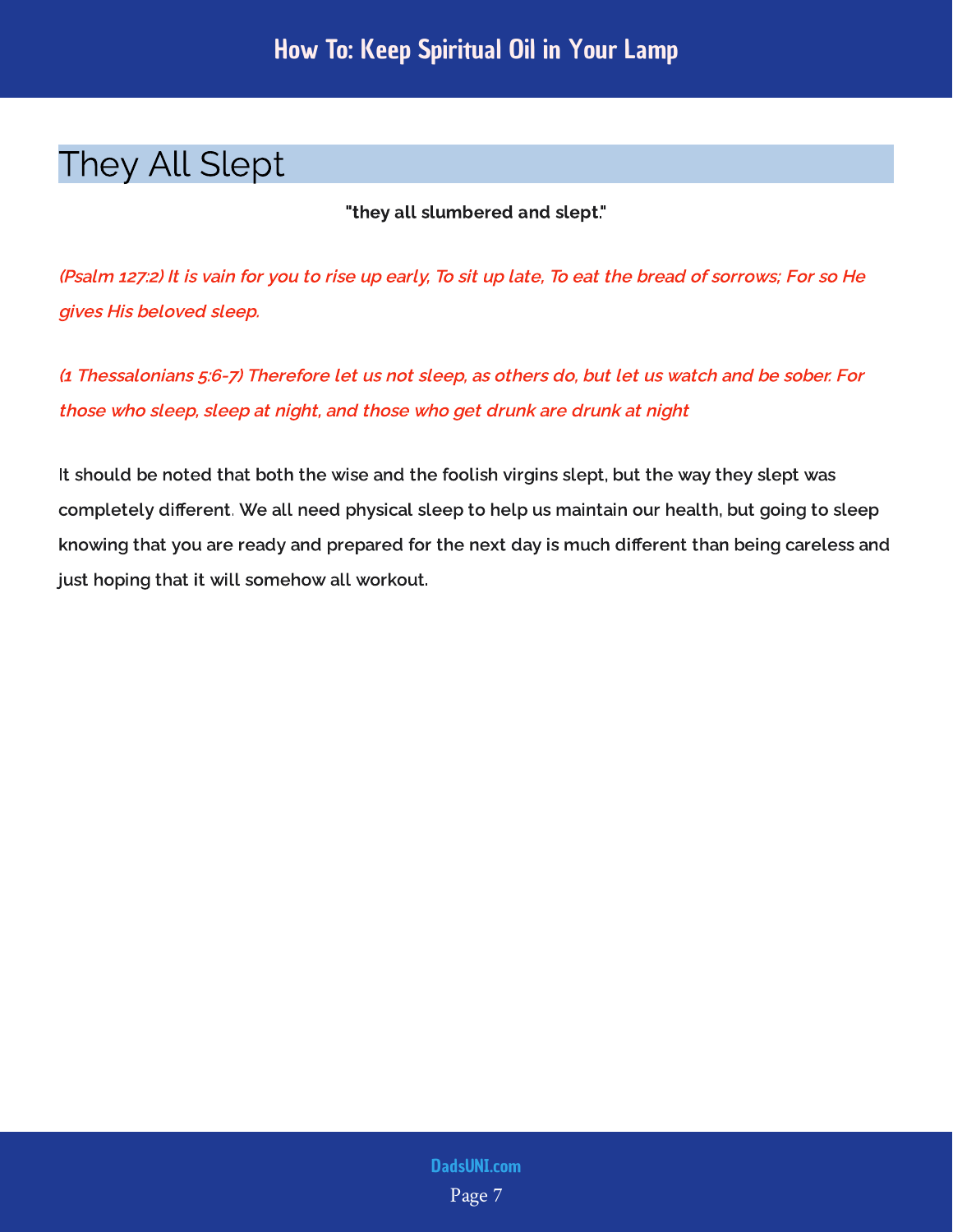#### <span id="page-8-0"></span>The Wise and the Foolish

"Those who were foolish took their lamps and took no oil with them, but the wise took oil in their vessels with their lamps"

(Galatians 6:9) And let us not grow weary while doing good, for in due season we shall reap if we do not lose heart

(Matthew 24:45-51)"Who then is a faithful and wise servant, whom his master made ruler over his household, to give them food in due season? Blessed is that servant whom his master, when he comes, will find so doing. Assuredly, I say to you that he will make him ruler over all his goods. But if that evil servant says in his heart, 'My master is delaying his coming,' and begins to beat his fellow servants, and to eat and drink with the drunkards, the master of that servant will come on a day when he is not looking for him and at an hour that he is not aware of, and will cut him in two and appoint him his portion with the hypocrites. There shall be weeping and gnashing of teeth."

The wise virgins to ensure that  $\frac{1}{2}$  to the angles of the that that their supplies were referred and that even if they dozed they could awaken fully prepared to go out and meet the Bridegroom. This diligence showed they took their to prepare and the they had for the Bridegroom. continued daily to be diligent how seriously they took their responsibilities to prepare and the honor and respect

The foolish virgins may have started ready but over time their as the Bridegroom was delayed and their preparations became inadequate, their oil supplies ran low and were not renewed. The foolish virgins' <mark>haphazard attitude</mark> showed considerable carelessness and <mark>a lack of</mark> for the bridegroom and their future together as a married couple. diligence waned respect for the bridegroom and their future together as a married couple.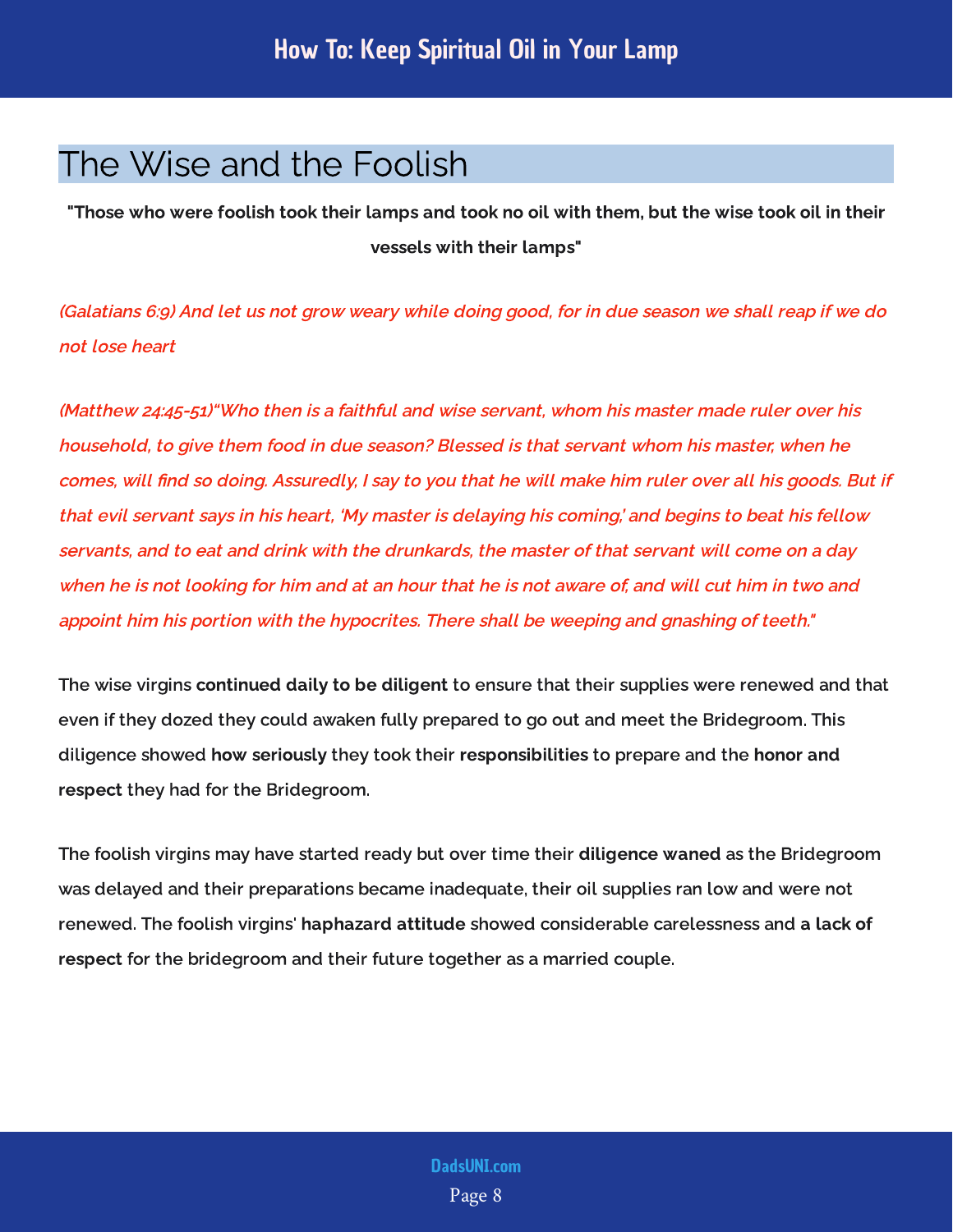#### <span id="page-9-0"></span>The Midnight Cry

"And at midnight a cry was heard: 'Behold, the bridegroom is coming; go out to meet him!"

(Matthew 24:42-44) Watch therefore, for you do not know what hour your Lord is coming. But know this, that if the master of the house had known what hour the thief would come, he would have watched and not allowed his house to be broken into. Therefore you also be ready, for the Son of Man is coming at an hour you do not expect

(Amos 3:7) Surely the Lord God does nothing, Unless He reveals His secret to His servants the prophets

(Galatians 5:22-23)But the fruit of the Spirit is love, joy, peace, longsuffering, kindness, goodness, faithfulness, gentleness, self-control. Against such there is no law

Down throughout history God has always had individuals prepared, whom He has called and empowered to deliver His prophetic word to His people. The midnight cry is a prophetic call that all of God's people need to be listening for, for we must be ready spiritually for the return of our Saviour.

The fruit of the Holy Spirit is to be continually developed in the life of the believer and the character traits of longsuering (patience), faithfulness (consistency), and self-control are listed as belonging to the Holy Spirit-controlled life. All three of these character traits become particularly important when we are required to wait for our Saviour for a long period.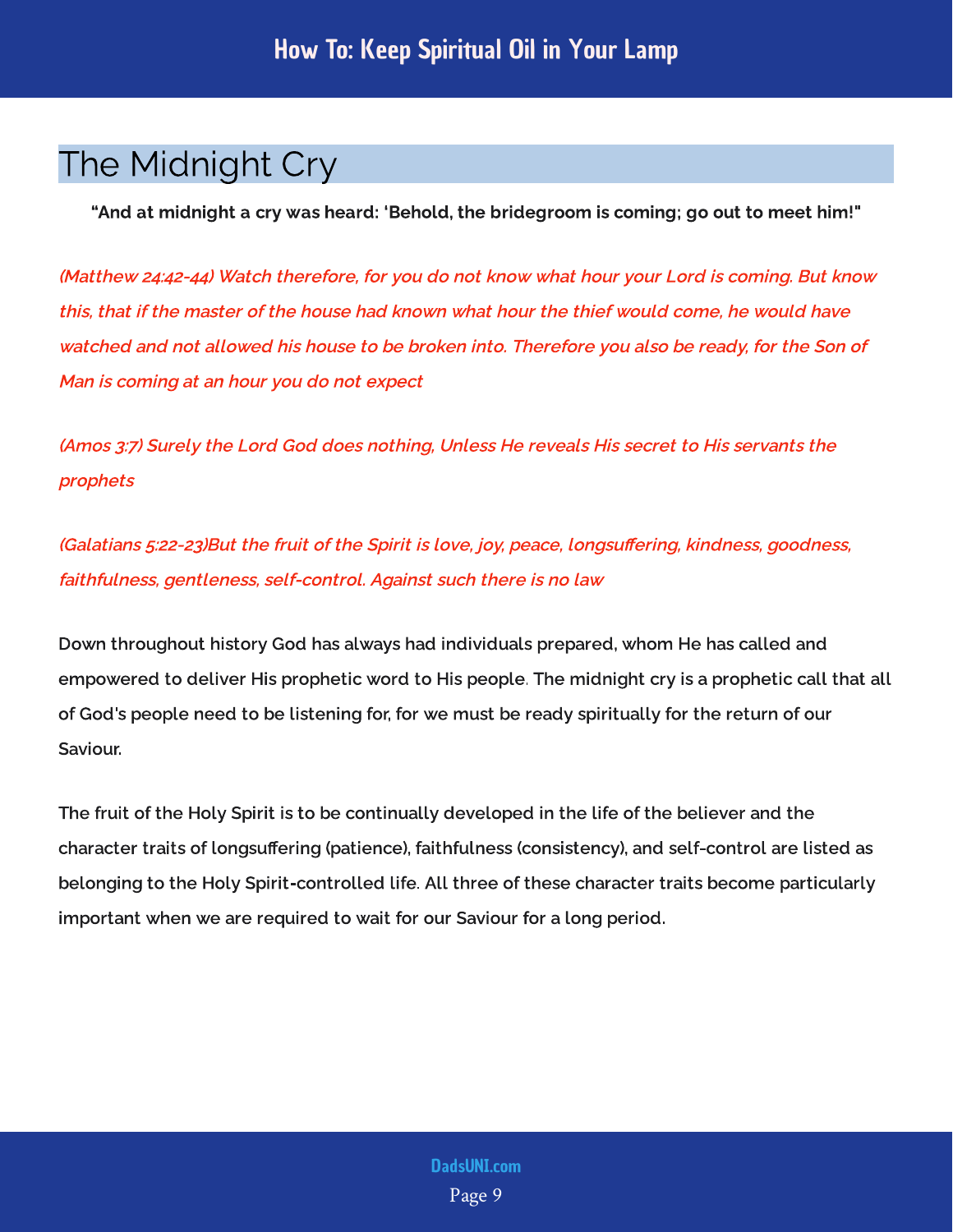#### <span id="page-10-0"></span>Lamps Going Out

And the foolish said to the wise, 'Give us some of your oil, for our lamps are going out.'

(Matthew 6:11) Give us this day our daily bread

(James 1:7-8) For let not that man suppose that he will receive anything from the Lord; he is a double-minded man, unstable in all his ways

The foolish virgins' careless attitude and lack of diligence were now bearing **consequences** and<br> the consequences arrived at the worst possible at the crucial time, when they are  $\mathcal{I}_{\mathcal{I}}$ needed it the most, the light they required to go out to the Bridegroom was beginning to fade.

The spiritual oil that all believers require only comes through seeking God daily with all your heart. Just as the Manna that fell in the wilderness in the days of Moses only lasted for 24 hours before it needed to be renewed, so our spiritual lives need a daily refreshing in the presence of God.

Until we mature as believers and discover that every day is always better when Jesus is the center of it, we may struggle with the ups and downs of being in Christ yet still wanting some aspects of our worldly life.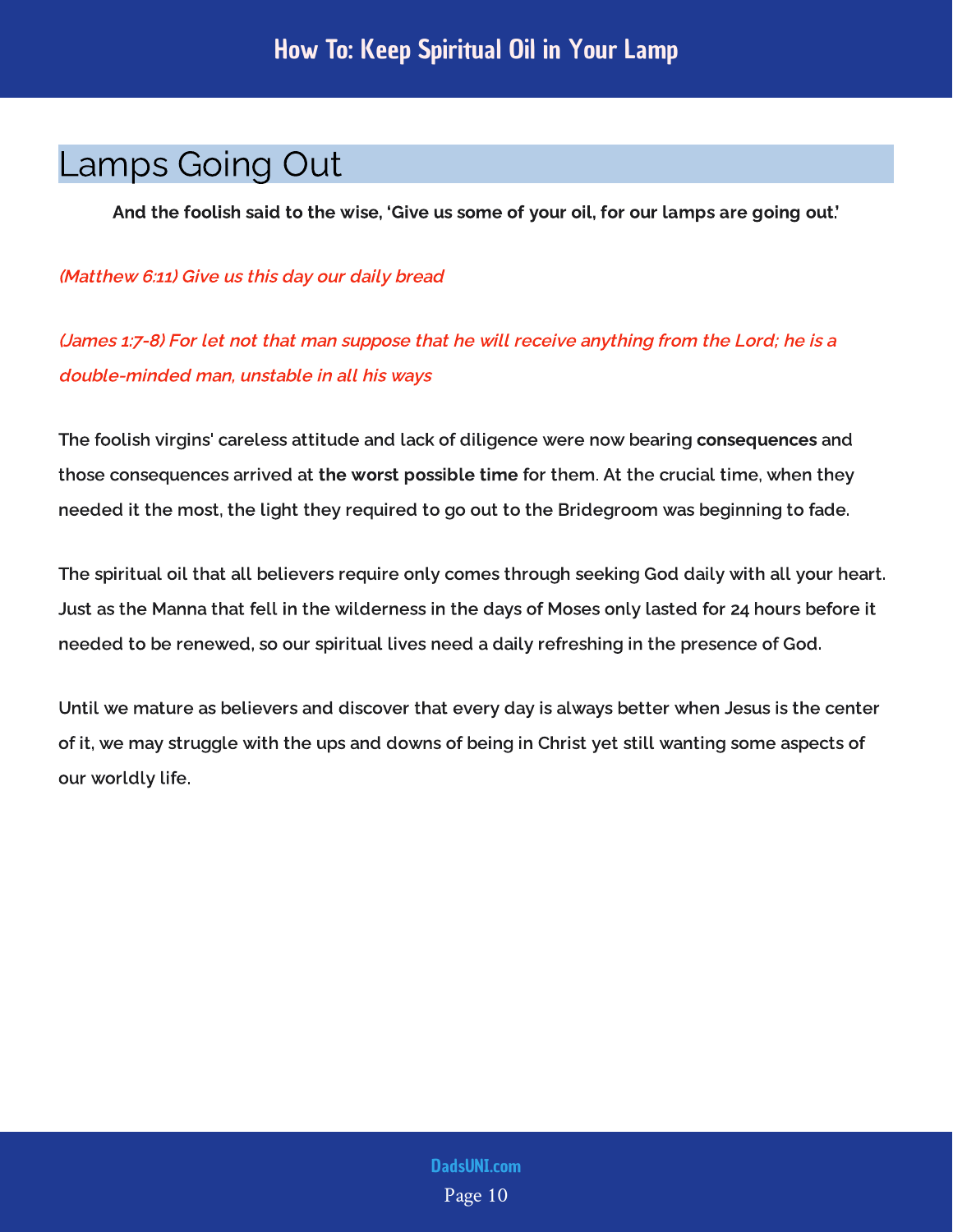## <span id="page-11-0"></span>Oil Can't be Shared

But the wise answered, saying, 'No, lest there should not be enough for us and you; but go rather to those who sell, and buy for yourselves.'

(John 1:12) But as many as received Him, to them He gave the right to become children of God, to those who believe in His name

A wise man once said "God has no GRANDCHILDREN" He only has children!

Each person individually must come to a place of a personal encounter with Almighty God and either accept His gift of salvation through Jesus Christ by becoming a disciple or reject it and live without God eternally.

We as individuals need to buy our spiritual oil daily by seeking God and rejoicing in His salvation. Spiritual oil becomes available to all believers with the indwelling of the Holy Spirit.

\*However it is our responsibility to pray for those who don't yet believe, that God may grant them the gift of repentance leading to salvation, just as He did for us!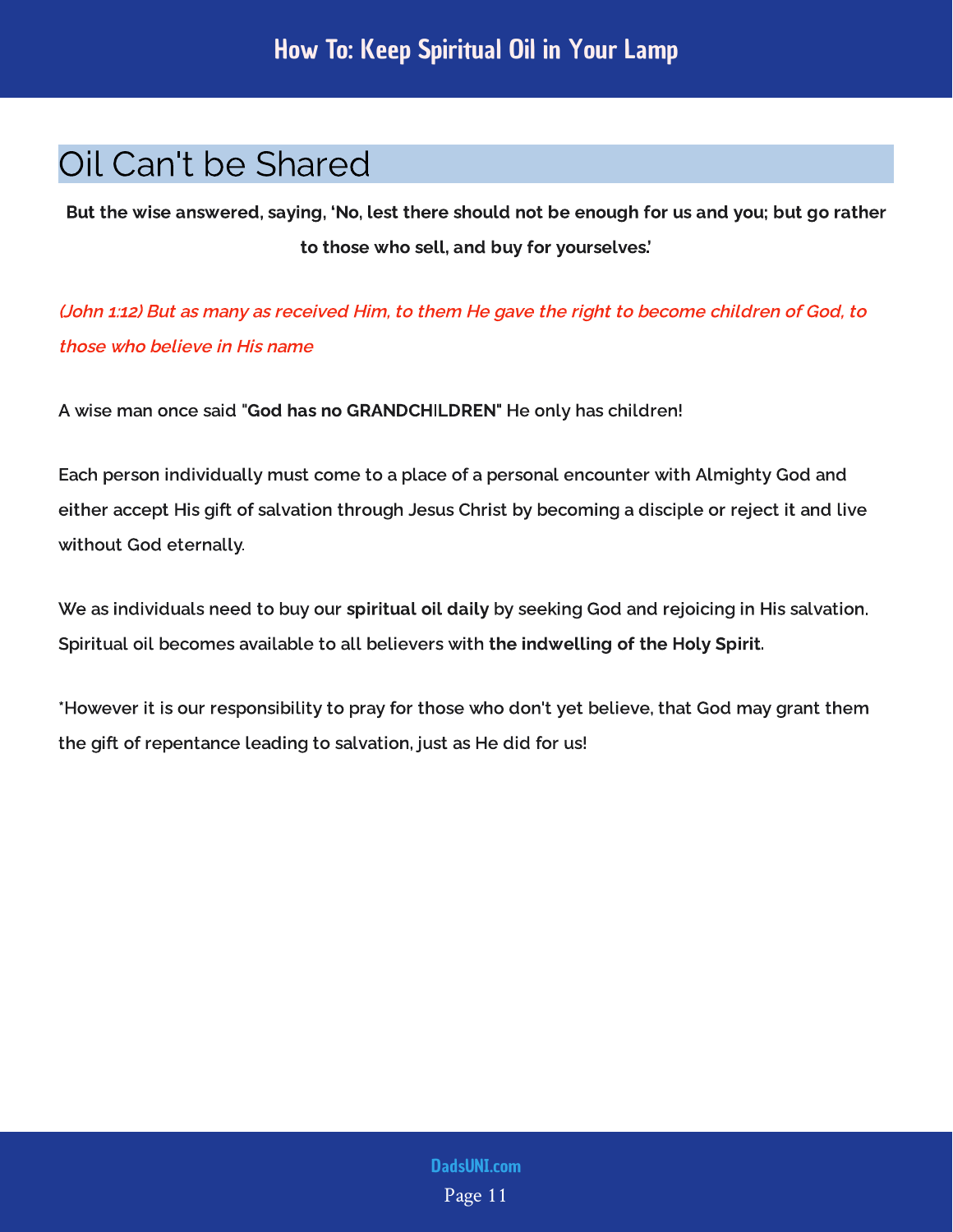#### <span id="page-12-0"></span>Wise virgins met the Bridegroom and went into the **Wedding**

And while they went to buy, the bridegroom came, and those who were ready went in with him to the wedding

(Revelation 19:6-9) And I heard, as it were, the voice of a great multitude, as the sound of many waters and as the sound of mighty thunderings, saying, "Alleluia! For the Lord God Omnipotent reigns! Let us be glad and rejoice and give Him glory, for the marriage of the Lamb has come, and His wife has made herself ready." And to her it was granted to be arrayed in fine linen, clean and bright, for the fine linen is the righteous acts of the saints. Then he said to me, "Write: 'Blessed are those who are called to the marriage supper of the Lamb!' " And he said to me, "These are the true sayings of God."

(John 1:29) The next day John saw Jesus coming toward him, and said, "Behold! The Lamb of God who takes away the sin of the world

How wonderful for those who were found ready when the bridegroom arrived and how tragic for those who were not. The chance of being the final generation that God has called before the return of our Saviour has always been a hugely motivating factor in the life of many believers.

The ultimate fulfillment of the purpose and plan of Almighty God will surely be one of the greatest moments in history. God the Father presents a wonderful Bride (The Glorified Church) to His Son.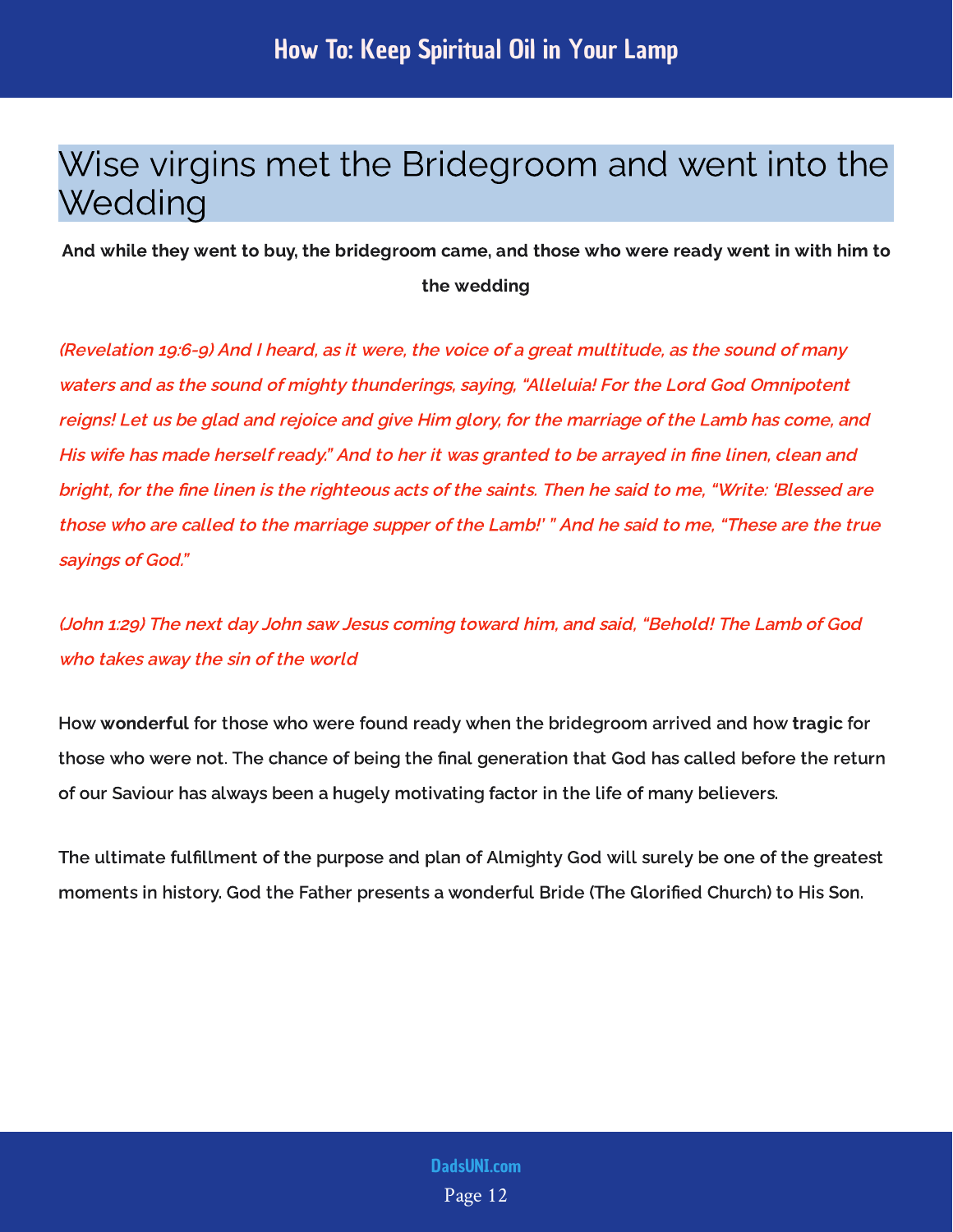#### <span id="page-13-0"></span>The Door was Shut

"and the door was shut"

(Genesis 7:13-16) On the very same day Noah and Noah's sons, Shem, Ham, and Japheth, and Noah's wife and the three wives of his sons with them, entered the ark— they and every beast after its kind, all cattle after their kind, every creeping thing that creeps on the earth after its kind, and every bird after its kind, every bird of every sort. And they went into the ark to Noah, two by two, of all flesh in which is the breath of life. So those that entered, male and female of all flesh, went in as God had commanded him; and the Lord shut him in.

#### (Jeremiah 8:20) "The harvest is past, The summer is ended, And we are not saved!"

Noah preached a message of righteousness for a hundred years but no one listened to him.

When it suddenly started raining they realized too late that they should have acted upon his call to repentance and entered into the Ark while the opportunity was still there! I am sure that when they saw the flood coming many would have run to the Ark seeking entrance, but Noah couldn't open the door, because it was God who shut him in.

The times and seasons are directly in the control of our Heavenly Father, and in His mercy, He gives us many opportunities to repent. However, if we continue to choose our way rather than accept His Lordship, then ultimately we will miss out on the salvation He provided through Jesus Christ.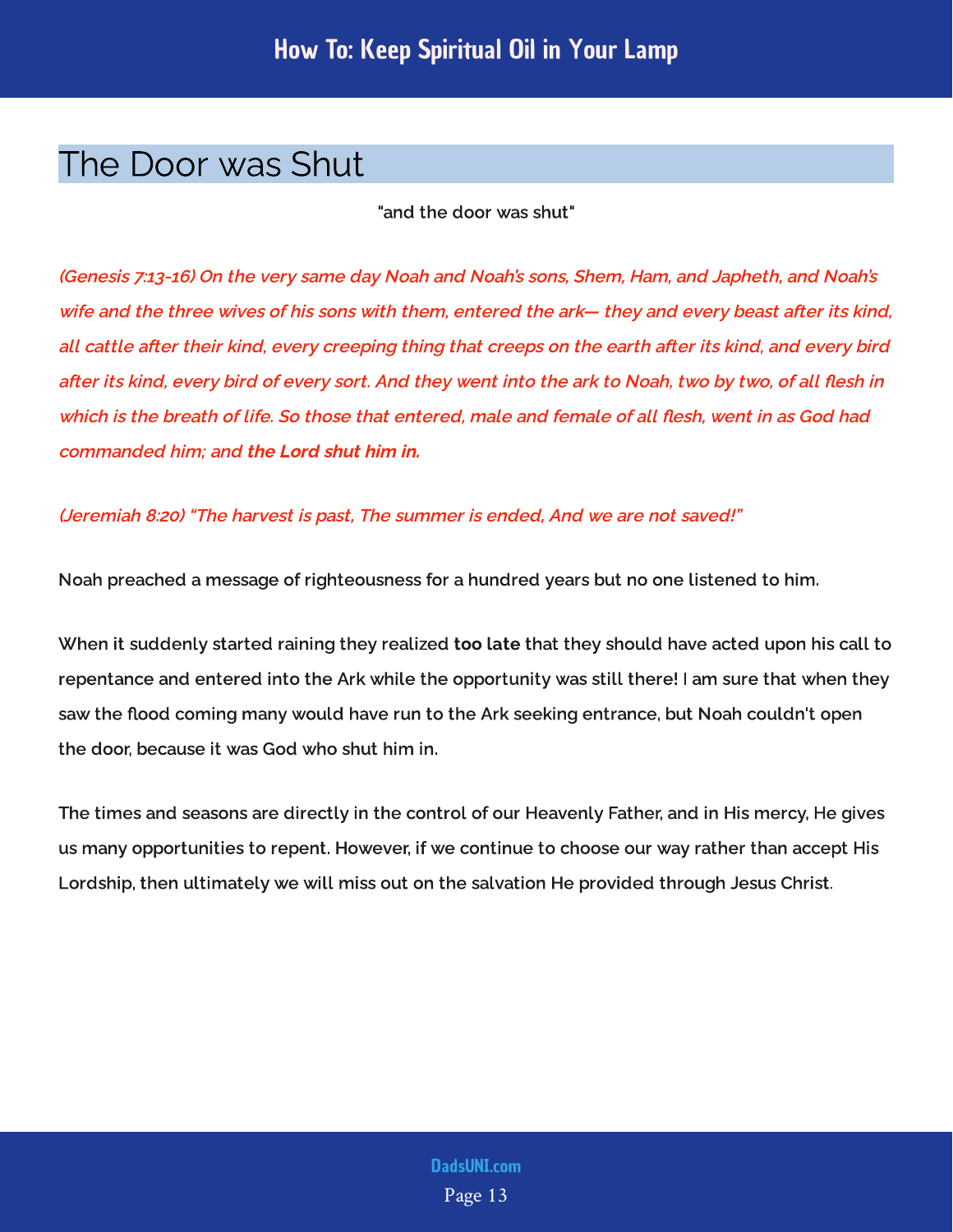#### <span id="page-14-0"></span>Lord Open To us!

'Lord, Lord, open to us!'

(2 Corinthians 6:2) For He says: "In an acceptable time I have heard you, And in the day of salvation I have helped you." Behold, now is the accepted time; behold, now is the day of salvation

Many people tell themselves that there will be plenty of time to get right with God when they are old and have lived the life they chose themselves. Unfortunately, none of us knows when our time will come, and the only day we are given is today.

What a tragedy to suddenly realize that you have fallen short of the standard required by God to enter His kingdom when it was daily within your reach. When we have lived our lives focused upon worldly things rather than heavenly and eternal things we continually miss the opportunities that God has provided for us to enter into His joy and invest our lives in His Kingdom.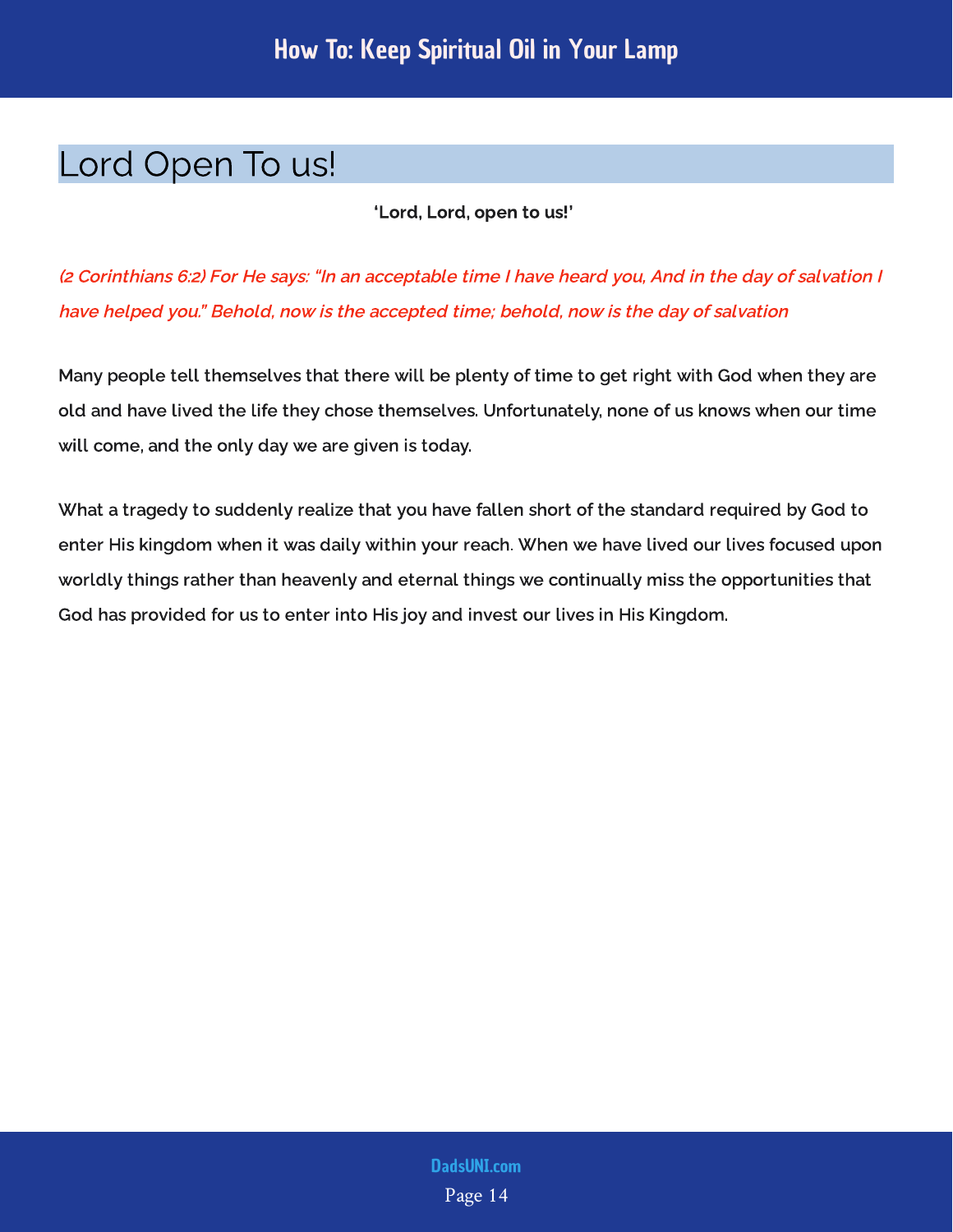#### <span id="page-15-0"></span>Bridegroom: I Do Not Know You

"I do not know you."

(Matthew 7:21-23) "Not everyone who says to Me, 'Lord, Lord,' shall enter the kingdom of heaven, but he who does the will of My Father in heaven. Many will say to Me in that day, 'Lord, Lord, have we not prophesied in Your name, cast out demons in Your name, and done many wonders in Your name?' And then I will declare to them, 'I never knew you; depart from Me, you who practice lawlessness!

(Matthew 13:20-21) But he who received the seed on stony places, this is he who hears the word and immediately receives it with joy; yet he has no root in himself, but endures only for a while....

The above scriptures specifically identify believers who have fallen away from walking daily in a love relationship with God and returned to their worldly ways. They may have been amid the wonderful miracles of God experienced within the church, but they never really yielded their lives to His Lordship and the will of God, and so eventually they fell away from their faith and back into the world.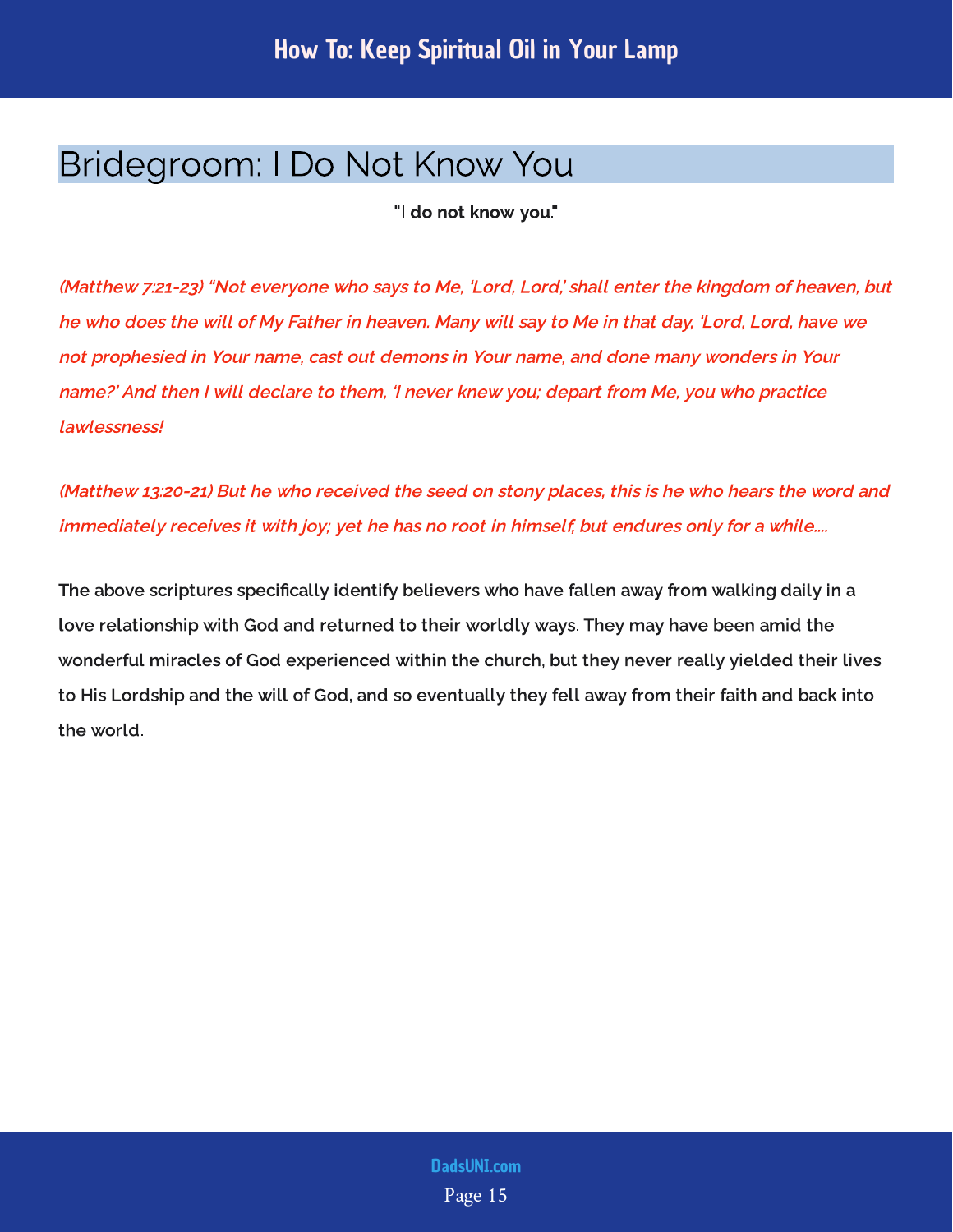### <span id="page-16-0"></span>Watch therefore!

"Watch therefore!"

(Revelation 2:4-5) Nevertheless I have this against you, that you have left your first love. Remember therefore from where you have fallen; repent and do the first works, or else I will come to you quickly and remove your lampstand from its place—unless you repent.

\*There are many things that we could list here as benefitting our spiritual lives but I believe that there is one key that is overarching and undergirds all other aspects of successfully walking with God spiritually.

The greatest thing any bridegroom desires is the wonderful love and adoration of His bride! Jesus Christ deserves our very best love and adoration, for He has proven Himself worthy of receiving it for all eternity. When our love for Him overflows each day then He will truly know us and our lifestyle will be filled with works befitting our glorified position as children of God!

(Matthew 22:36-38)"Teacher, which is the great commandment in the law?" Jesus said to him, "'You shall love the Lord your God with all your heart, with all your soul, and with all your mind.' This is the first and great commandment.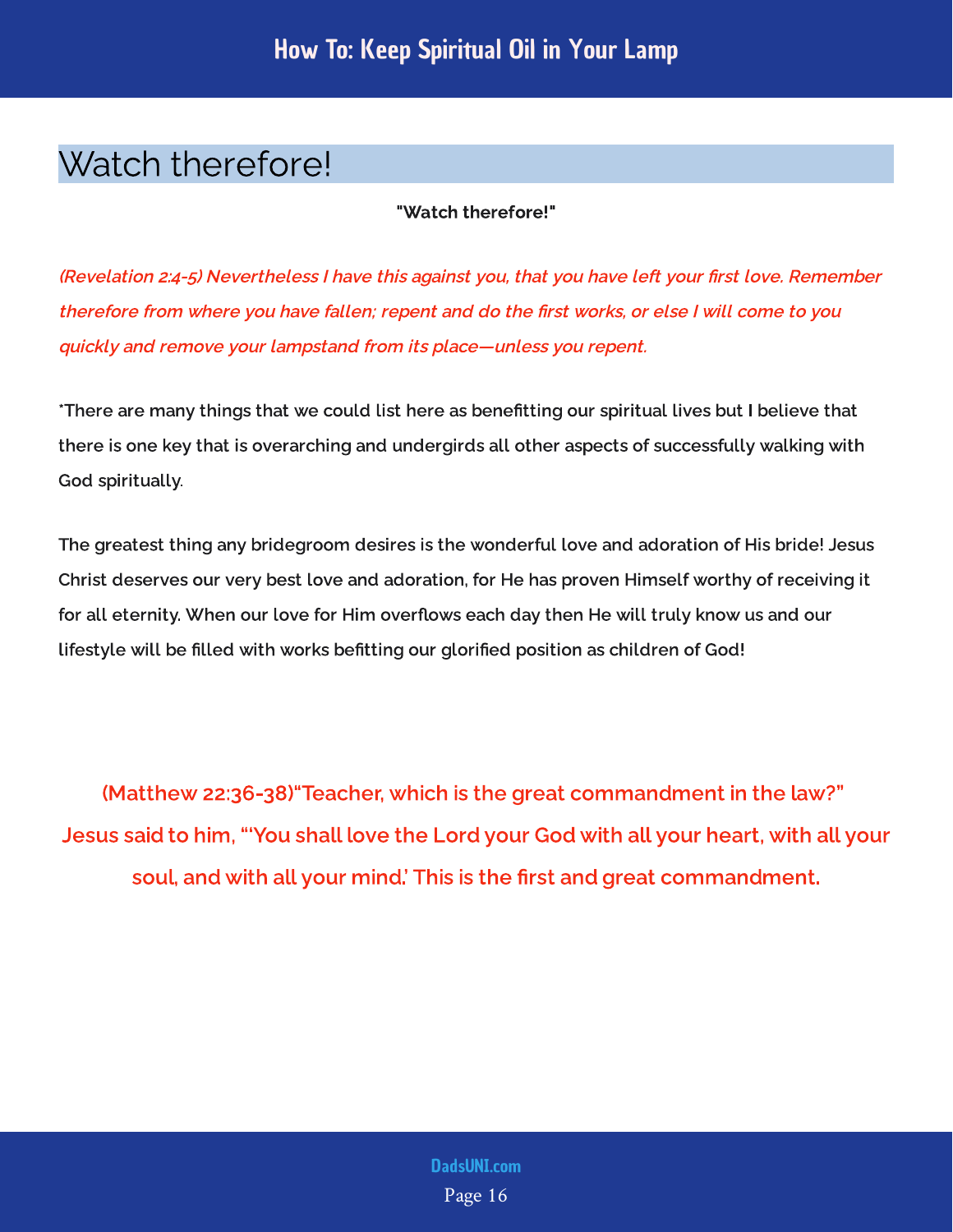#### <span id="page-17-0"></span>The Ministry Of Dads' UNI

Dads' UNI is an Online Ministry based in Australia and is focused on providing simple biblical teaching to assist young men in Growing Families God's Way.

All Dads' UNI resources are provided free of charge, and we encourage those who enjoy our teachings to share them freely among family and friends.

Dads' UNI can be found online in the following locations:

Facebook: <https://www.facebook.com/Dadsuni/>

Instagram:<https://www.instagram.com/dadsuni/>

You Tube: [https://www.youtube.com/channel/UCV1vuth1FMmKxiJw\\_xQZpQg](https://www.youtube.com/channel/UCV1vuth1FMmKxiJw_xQZpQg)

Website: <https://www.dadsuni.com/>

We hope you enjoyed this eBook and will visit Dads' UNI online regularly to see our [latest blogs](https://www.dadsuni.com/parenting-blog) and [eBooks](https://www.dadsuni.com/ebook-library)

Thanks for the use of the Cover Image

[Gadiel Lazcano from Unsplash](https://unsplash.com/@gadiellv)

Page 17 [DadsUNI.com](https://www.dadsuni.com/)